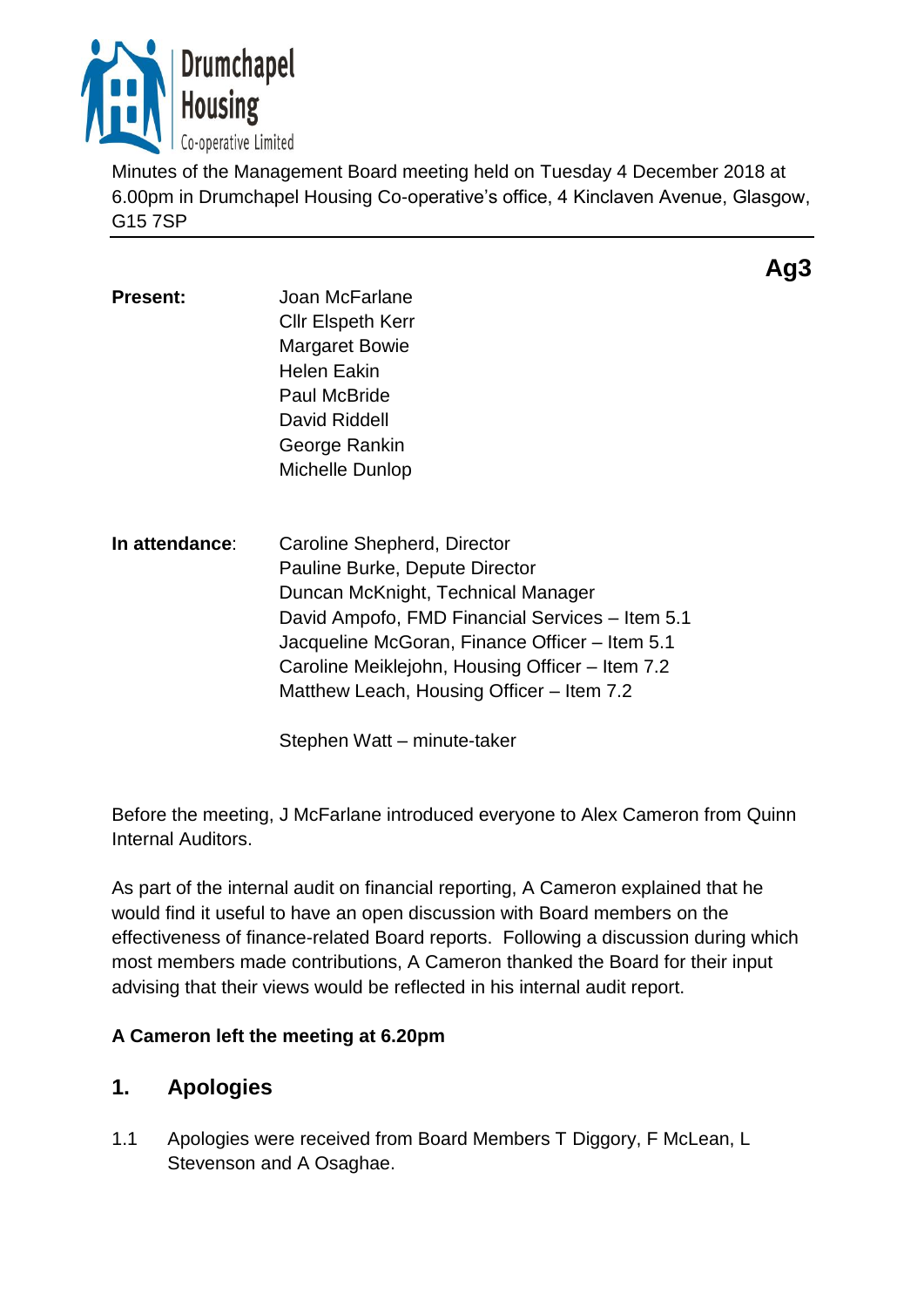# **2. Declaration of interest**

2.1 H Eakin noted a declaration of interest in agenda item 8.1.

# **3. Minute of the previous meeting**

3.1 The minute of the meeting on 23 October 2018 was proposed by Cllr E Kerr and seconded by P McBride.

## **4. Matters arising**

4.1 There were no matters arising.

# **5. Director's report**

### **5.1 Management Accounts to September 2018**

- 5.1.1 J McGoran presented the management accounts to September 2018, highlighting the following:
	- The statement of financial position showed a decrease in fixed assets of £314,000 over the period, with the total net assets just over £4 million.
	- The "underspend" against planned maintenance is due to timing and the budget will be on track by the end of the year.
- 5.1.2 J McGoran advised the Board that we continue to show a robust financial position and invited any questions and approval of the management accounts.
- 5.1.3 The Board approved the Management accounts to September 2018.

### **J McGoran and D Ampofo leave the meeting at 6.35pm.**

### **5.2 Risk management matrix – mid-year review**

- 5.2.1 C Shepherd advised the Board that there were no significant changes to the mid-year review or risk register. She did, however, advise the ICT services procurement would be progressed before the end of March 2019.
- 5.2.2 The Board noted the mid-year review.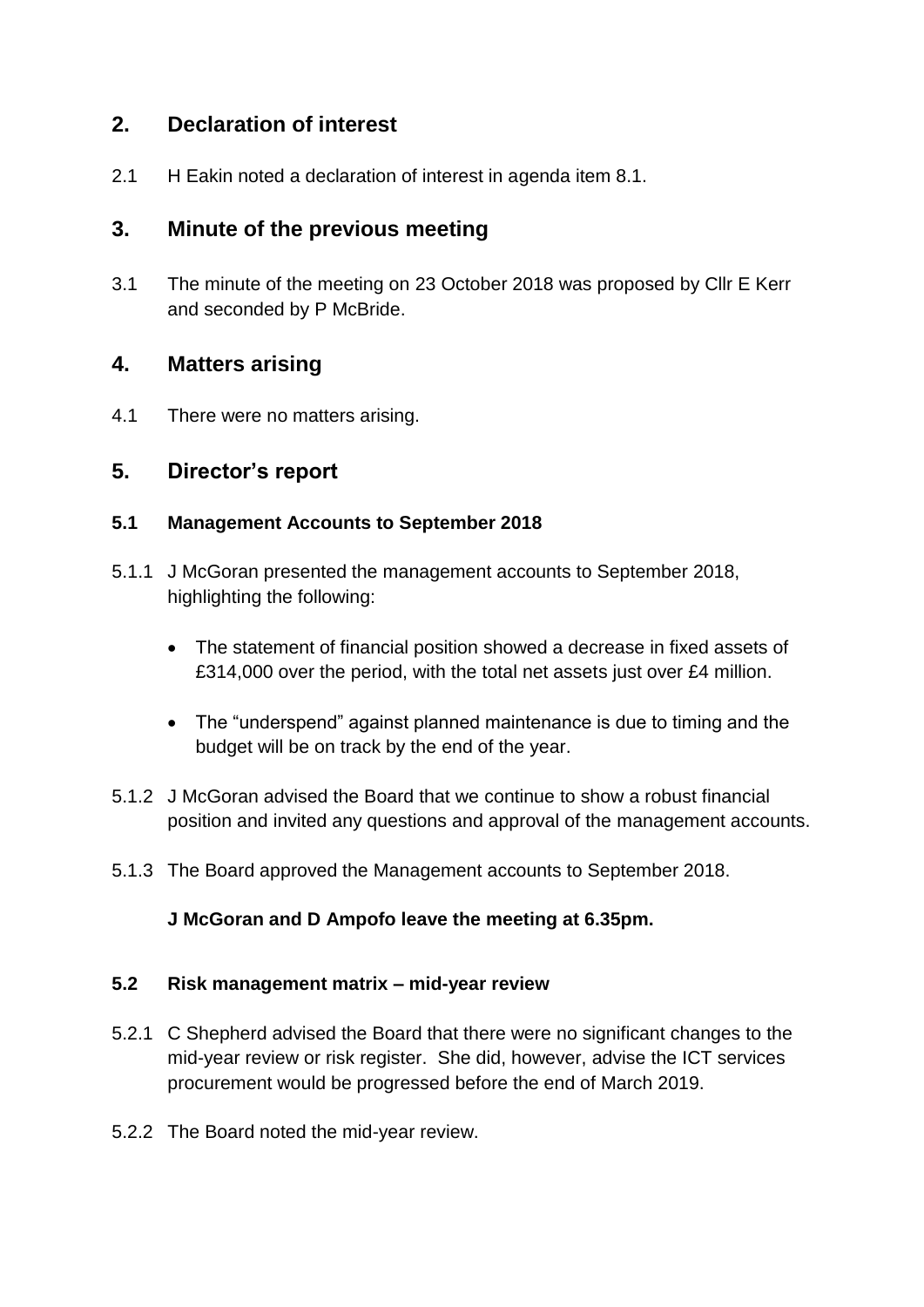### **5.3 Board effectiveness review – action plan**

- 5.3.1 The Board were invited to comment on the circulated paper. J McFarlane sought some clarification surrounding the communication group and strategy. This group and purpose were described by P Burke as meeting on a monthly basis to prepare our newsletter, website/reception content, and feedback to tenants on our performance.
- 5.3.2 The Board approved the effectiveness review action plan.

#### **5.4 Regulatory Standards – validation of self-assessment**

- 5.4.1 C Shepherd presented the key findings the validation exercise undertaken on the Board's own self-assessment of compliance with the Regulatory Standards of Governance and Financial Management.
- 5.4.2 The Board was pleased to note the positive findings.

#### **5.5 Eviction – update (verbal) – CONFIDENTIAL**

5.5.1 P Burke circulated a confidential report concerning the eviction of a tenant which had been carried out in September 2018. The Board noted the contents of the report.

## **6. Depute Director's report**

#### **6.1 Planned Maintenance update**

- 6.1.1 D McKnight advised the Board that plans were on target for finishing the second phase of the planned maintenance before the festive break.
- 6.1.2 Cllr E Kerr advised the Board of a complaint which she had raised recently concerning contractors parking vehicles across driveways and forcing the elderly, parents with prams, and small schoolchildren to walk on busy roads. It was explained that the heavy weight of the windows being fitted has occasionally required CCG staff to park in zones which may obstruct pedestrians, and the issue will be raised with the contractors again to avoid this where possible – especially around times when young children are going to and from nursery/school.

### **Action – D McKnight**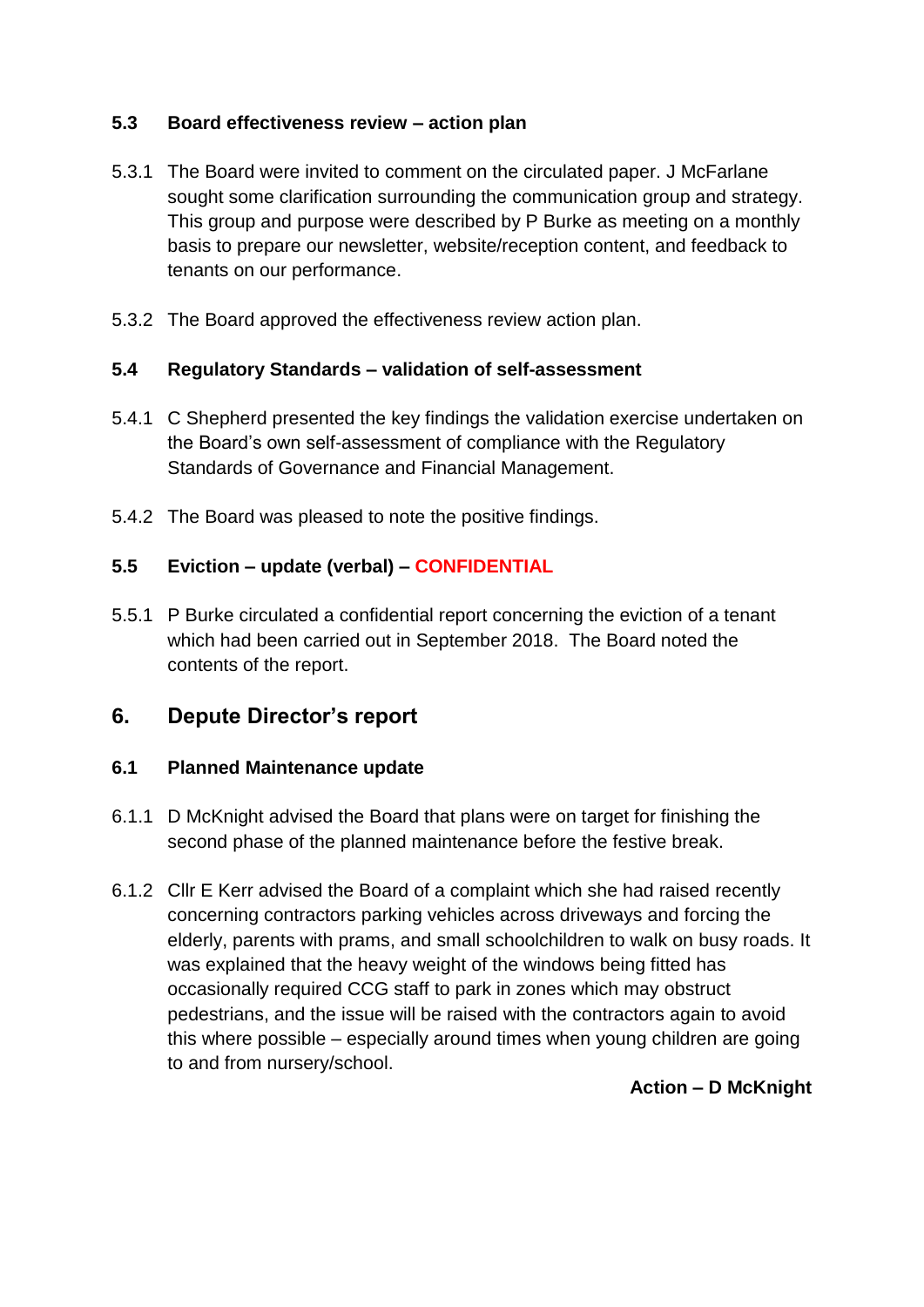### **6.2 Rent review – 2019/2020**

- 6.2.1 P Burke discussed the rent review for 2019/20, reminding members that the Co-operative's policy is to try to achieve a maximum increase of CPI year-onyear whilst ensuring that we remain financially viable. The October CPI was 2.4%.
- 6.2.2 Members discussed the following two consultation options:
	- Proposing a 2.4% increase and explaining the rationale for this/highlighting "what tenants get" for this
	- Consulting on 2.4% or 1.9% (ie CPI minus 0.5%)
- 6.2.3 Board and staff alike were keen to give an "inflation minus" option as this would not only help our rent convergence aim, but would also help many of our tenants who are facing financial challenges.
- 6.2.4 However, given the economic uncertainty surrounding Brexit and the potential this has to adversely impact the Co-operative, it was decided prudent not to provide an "inflation minus" option.
- 6.2.5 It was therefore agreed to consult on an increase of 2.4%, communicating to tenants how we (i) spent their rent money this year and (ii) how we plan to spend it next year.

### **Action – P Burke**

6.2.4 The results of the consultation will be brought to the January Board meeting for the Board to make a final decision on the rent increase.

### **6.3. Scottish Social Housing Charter – baseline assessment**

6.3.1 P Burke presented the results of the independent baseline assessment on the Co-operative's compliance with the Scottish Social Housing Charter. All outcomes are positive with action points already in place. Fourteen indicators are available in a full report should anyone wish to request to read them.

### **6.4 Welfare Benefit Monitoring – quarter 2**

- 6.4.1 P Burke presented the welfare benefit monitoring report, highlighting that the cost of the services was around £8,000 whilst it resulted in almost £74,000 extra on tenant incomes.
- 6.4.2 The Board noted the report.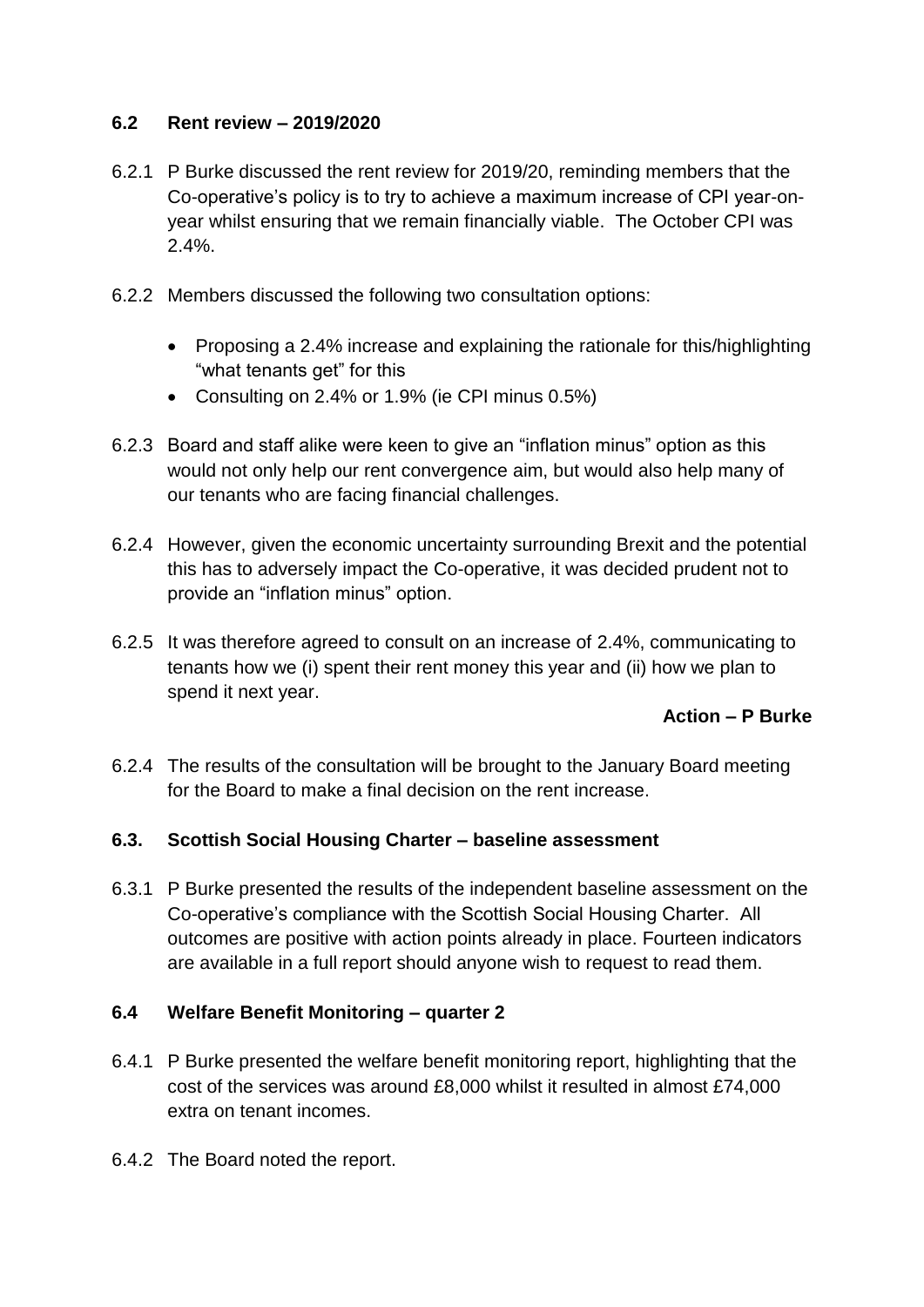### **6.5 Eviction Report – CONFIDENTIAL**

6.5.1 A confidential paper was circulated to all Board members. It was agreed that the tenant had not engaged, and the recommendation to proceed to eviction was approved.

#### **6.6 Performance Exceptions Report**

- 6.6.1 This is the first performance exceptions report and explains to Board members why some performance indicators have risen.
- 6.6.2 The Board noted the performance exceptions report.

## **7. Policy and practice**

### **7.1 Policy Review**

7.1.1 i. Treasury Management policy – interim amendment Minimal changes to policy were discussed, with latest review date updated to October 2020 to December 2021 to maintain a three-year review cycle.

#### ii. Complaints Handling Procedure

The draft complaints handling policy, which was based on the Ombudsman's model and had been discussed with the tenant panel, was approved. It was also agreed that we would use a future newsletter to comment on Stage 1 and Stage 2 complaints received and lessons learned.

7.1.2 The Board approved both policies.

### **C Meiklejohn and M Leach joined the meeting at 7.30pm.**

### 7.2 **Bite size briefing – Universal Credit**

- 7.2.1 C Meiklejohn and M Leach provided a short briefing session on Universal Credit highlighting:
	- At present, fifteen tenants are receiving Universal Credit
	- Arrangements for the migration to UC
	- Sources of assistance, for example local support groups and the availability of crisis loans
	- Some examples of how UC can affect a tenant's income during the waiting period and how this impact their ability to pay household bills, including rent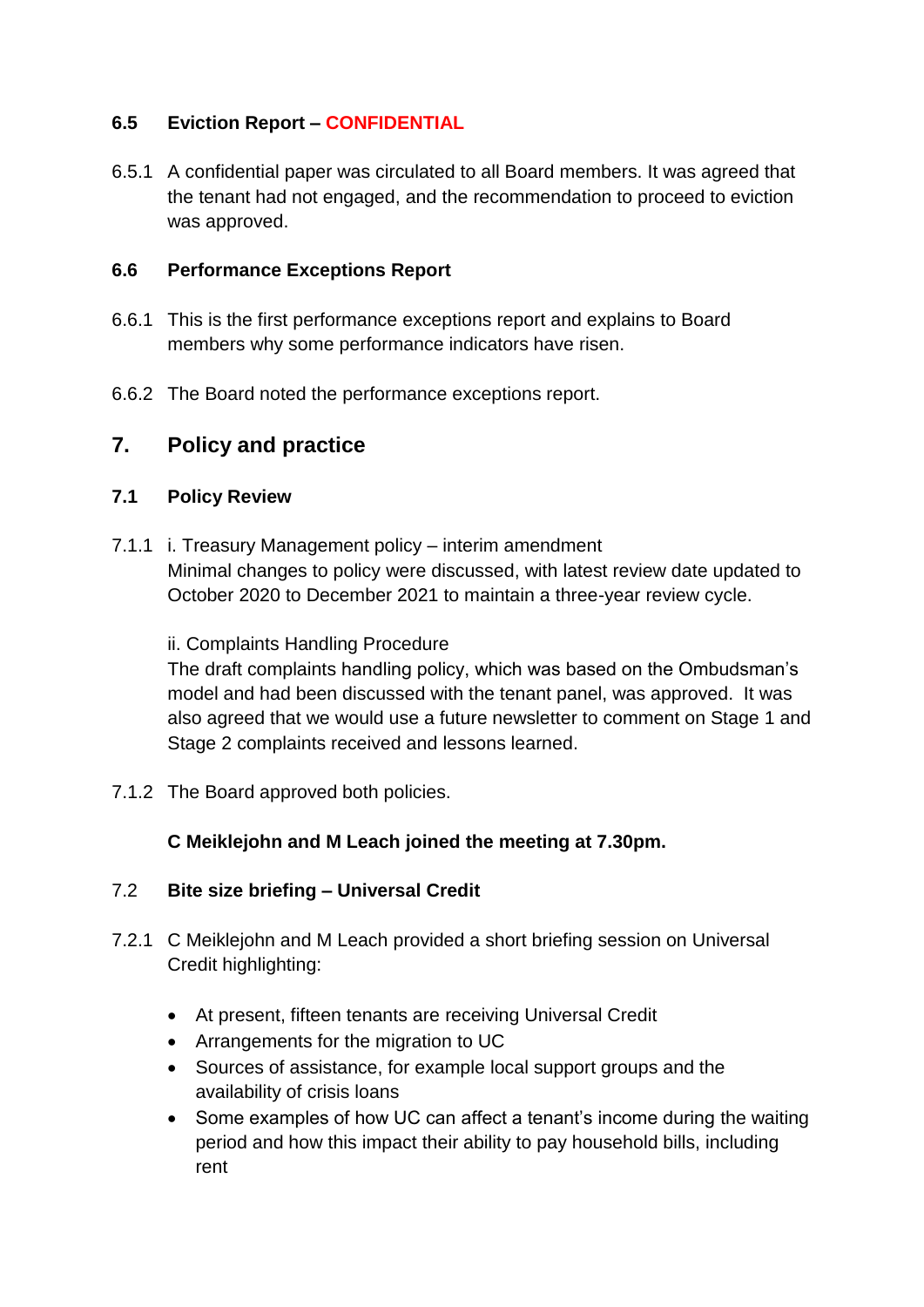- 7.2.2 Following the briefing there was a short question and answer session.
- 7.2.3 The Board thanked C Meiklejohn and M Leach for an excellent presentation.

### **C Meiklejohn and M Leach left the meeting at 7.40pm.**

**H Eakin declared an interest in item 8.1 and left the meeting at 7.45pm.**

### **8. Governance**

#### **8.1 Membership report**

8.1.1 There were three Share Certificates to be issued to new tenants. These were signed by the Secretary and two Board members.

**H Eakin re-joined the meeting at 7.50pm.**

- 8.2 **Ethical conduct and notifiable events**
- 8.2.1 There was nothing to report.

## **9. Audit, Risk and Staffing sub-Committee**

### **9.1 Minutes of meeting on 16 August 2018**

9.1.1 The minutes of the Audit, Risk & Staffing sub-Committee held on 16 August 2018 were noted.

**Due to the confidential nature of the next agenda item 9.2, S Watt, P Burke and D McKnight leave the meeting at 7.55pm.** 

**As the meeting was unlikely to be concluded by 8.00pm, J McFarlane proposed that standing orders be suspended and the meeting be extended by up to 30 minutes. This was agreed by all present.**

### **9.2 Recommendations from meeting on 8 November 2018**

9.2.1 The recommendations from the sub-Committee meetings were agreed – please see separate minute.

### **S Watt, P Burke and D McKnight re-join the meeting at 8.05pm**